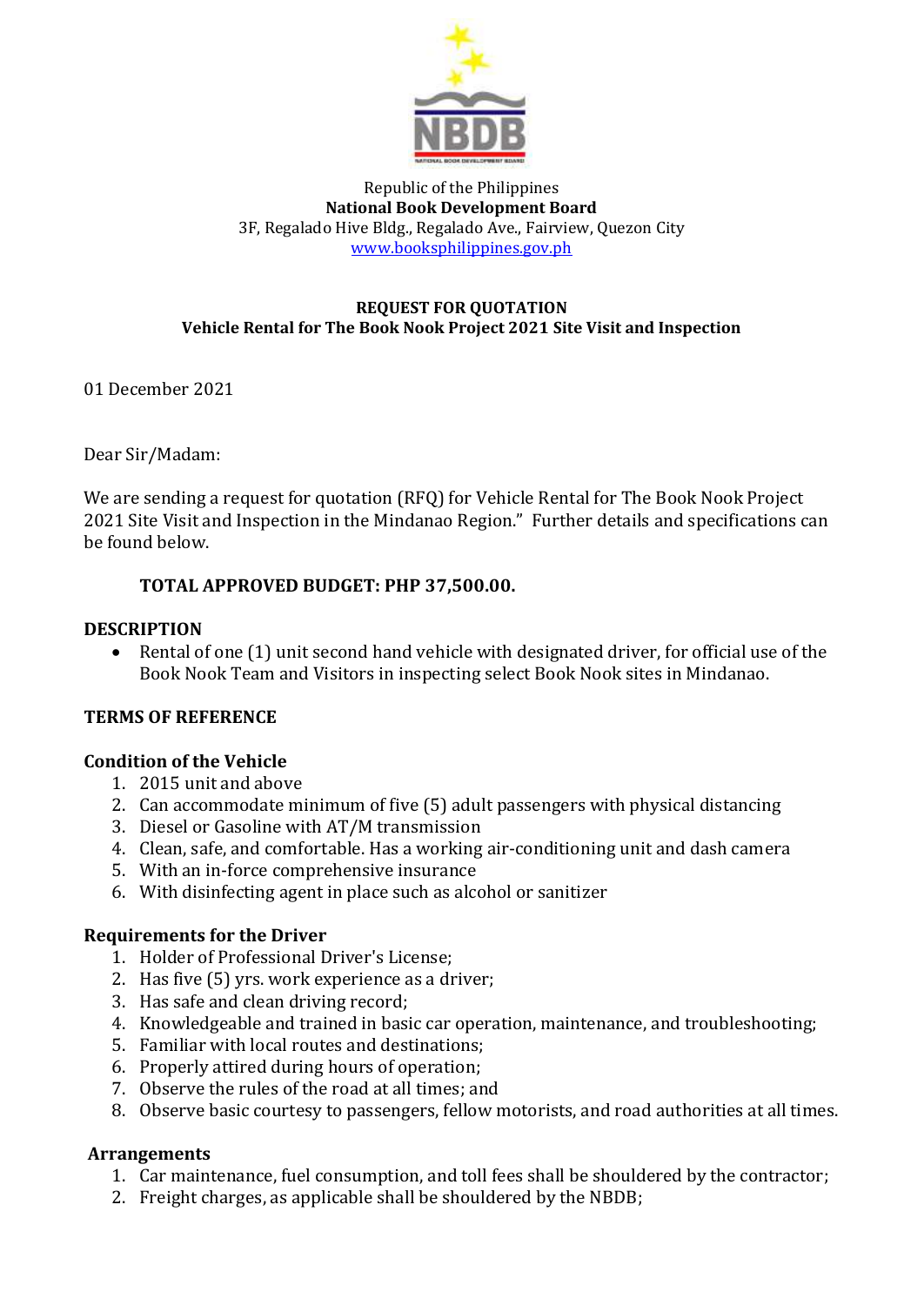- 3. Vehicle shall be registered for operation during the period of the contract, with registration documentation in the vehicle/number plates affixed to the vehicle as required by the law; and
- 4. Meals, snacks, and accommodation for the driver during the period of the contract shall be shouldered by the NBDB.

# **DURATION OF CONTRACT**

• December 09-13, 2021 (5 days)

# **PLACES TO BE VISITED.** May include but are not limited to the following:

- 1. General Santos City
- 2. Datu Odin Sinsuat, Maguindanao
- 3. Koronadal City, South Cotabato
- 4. Lake Sebu, South Cotabato
- 5. Tacurong City, Sultan Kudarat
- 6. Columbio, Sultan Kudarat

# **DOCUMENTARY REQUIREMENTS**

- 1. PhilGEPS Number or Certificate of Registration
- 2. Mayor's or Business Permit
- 3. Scanned copy of the Driver's License of the assigned driver for this contract.
- 4. Proof of registration of the assigned vehicle for this contract.

## **QUOTATION and PAYMENT TERMS**

- 1. Address your quotation to Charisse Aquino-Tugade, NBDB Executive Director III
- 2. Indicate company TIN in your quotation
- 3. Indicate agreement to government terms: send bill, gross amount
- 4. Payment is bank-to-bank, preferably Landbank of the Philippines. Otherwise, interbank charges will be shouldered by the Contractor.

You may email your quotation along with the requirements at [redflores@nbdb.gov.ph](mailto:redflores@nbdb.gov.ph) on or before 06 December 2021 (Monday) at 10:00AM.

Thank you.

Sincerely yours,

**REYNALDO S. FLORES JR.** *The Book Nook 2021 Project Manager*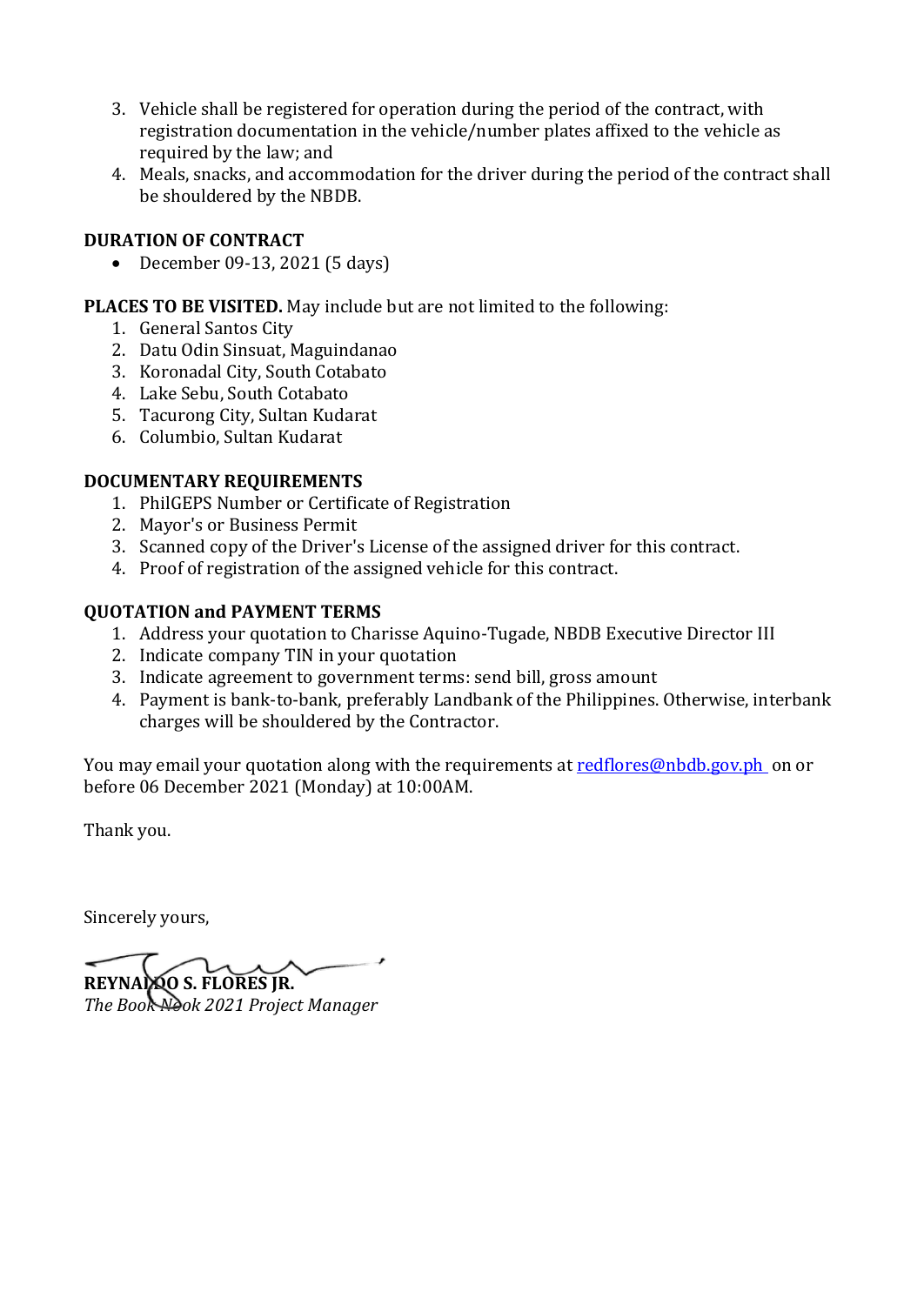| <b>JOB REQUEST</b>               |      |                                                                                                                                                                                                                                                                                                                                                                                                                                                                                                                                                                                                                                                                                                                                                                                                                                                                                                                                                                                                                                                                                                                                                                                                                                                                                                                                                                                                                                                                                                                                                                                                                                                                                                                                                                                                                                                                                                                                                        |             |                         |                   |  |  |  |  |
|----------------------------------|------|--------------------------------------------------------------------------------------------------------------------------------------------------------------------------------------------------------------------------------------------------------------------------------------------------------------------------------------------------------------------------------------------------------------------------------------------------------------------------------------------------------------------------------------------------------------------------------------------------------------------------------------------------------------------------------------------------------------------------------------------------------------------------------------------------------------------------------------------------------------------------------------------------------------------------------------------------------------------------------------------------------------------------------------------------------------------------------------------------------------------------------------------------------------------------------------------------------------------------------------------------------------------------------------------------------------------------------------------------------------------------------------------------------------------------------------------------------------------------------------------------------------------------------------------------------------------------------------------------------------------------------------------------------------------------------------------------------------------------------------------------------------------------------------------------------------------------------------------------------------------------------------------------------------------------------------------------------|-------------|-------------------------|-------------------|--|--|--|--|
| <b>Entity Name:</b>              |      | <b>Fund Cluster</b><br>NATIONAL BOOK DEVELOPMENT BOARD                                                                                                                                                                                                                                                                                                                                                                                                                                                                                                                                                                                                                                                                                                                                                                                                                                                                                                                                                                                                                                                                                                                                                                                                                                                                                                                                                                                                                                                                                                                                                                                                                                                                                                                                                                                                                                                                                                 |             |                         | 01                |  |  |  |  |
| Office/Section :<br><b>FMETD</b> |      | JR No. :<br>2021-094<br><b>Responsibility Center Code:</b> _____                                                                                                                                                                                                                                                                                                                                                                                                                                                                                                                                                                                                                                                                                                                                                                                                                                                                                                                                                                                                                                                                                                                                                                                                                                                                                                                                                                                                                                                                                                                                                                                                                                                                                                                                                                                                                                                                                       |             | Date: December 01, 2021 |                   |  |  |  |  |
| <b>Stock/Property</b>            | Unit | <b>Item Description</b>                                                                                                                                                                                                                                                                                                                                                                                                                                                                                                                                                                                                                                                                                                                                                                                                                                                                                                                                                                                                                                                                                                                                                                                                                                                                                                                                                                                                                                                                                                                                                                                                                                                                                                                                                                                                                                                                                                                                | Quantity    | <b>Unit Cost</b>        | <b>Total Cost</b> |  |  |  |  |
| No.                              | lot  | <b>VEHICLE RENTAL FOR THE BOOK NOOK</b><br>PROJECT 2021 SITE VISIT AND INSPECTION.<br>Further details and specifications can be found below.<br>Total Approved Budget: PHP 37,500 (GROSS)<br><b>DESCRIPTION</b><br>Rental of one (1) unit second hand vehicle with<br>designated driver, for official use of the Book Nook<br>Team and Visitors in inspecting select Book Nook sites<br>in Mindanao.<br><b>TERMS OF REFERENCE</b><br><b>Condition of the Vehicle</b><br>1.2015 unit and above<br>2. Can accommodate minimum of five (5) adult<br>passengers with physical distancing<br>3. Diesel or Gasoline with AT/M transmission<br>4. Clean, safe, and comfortable. Has a working air-<br>conditioning unit and dash camera<br>5. With an in-force comprehensive insurance<br>6. With disinfecting agent in place such as alcohol or<br>sanitizer<br><b>Requirements for the Driver</b><br>1. Holder of Professional Driver's License;<br>2. Has five (5) yrs. work experience as a driver;<br>3. Has safe and clean driving record;<br>4. Knowledgeable and trained in basic car operation,<br>maintenance, and troubleshooting;<br>5. Familiar with local routes and destinations;<br>6. Properly attired during hours of operation;<br>7. Observe the rules of the road at all times; and<br>8. Observe basic courtesy to passengers, fellow<br>motorists, and road authorities at all times.<br><b>III.</b> Arrangements<br>1. Car maintenance, fuel consumption, and toll fees<br>shall be shouldered by the contractor;<br>2. Freight charges, as applicable shall be shouldered by<br>the NBDB;<br>3. Vehicle shall be registered for operation during the<br>period of the contract, with registration documentation<br>in the vehicle/number plates affixed to the vehicle as<br>required by the law; and<br>4. Meals, snacks, and accommodation for the driver<br>during the period of the contract shall be shouldered by<br>the NBDB. | $\mathbf 1$ |                         |                   |  |  |  |  |
|                                  |      | ---Continue to next page---                                                                                                                                                                                                                                                                                                                                                                                                                                                                                                                                                                                                                                                                                                                                                                                                                                                                                                                                                                                                                                                                                                                                                                                                                                                                                                                                                                                                                                                                                                                                                                                                                                                                                                                                                                                                                                                                                                                            |             |                         |                   |  |  |  |  |